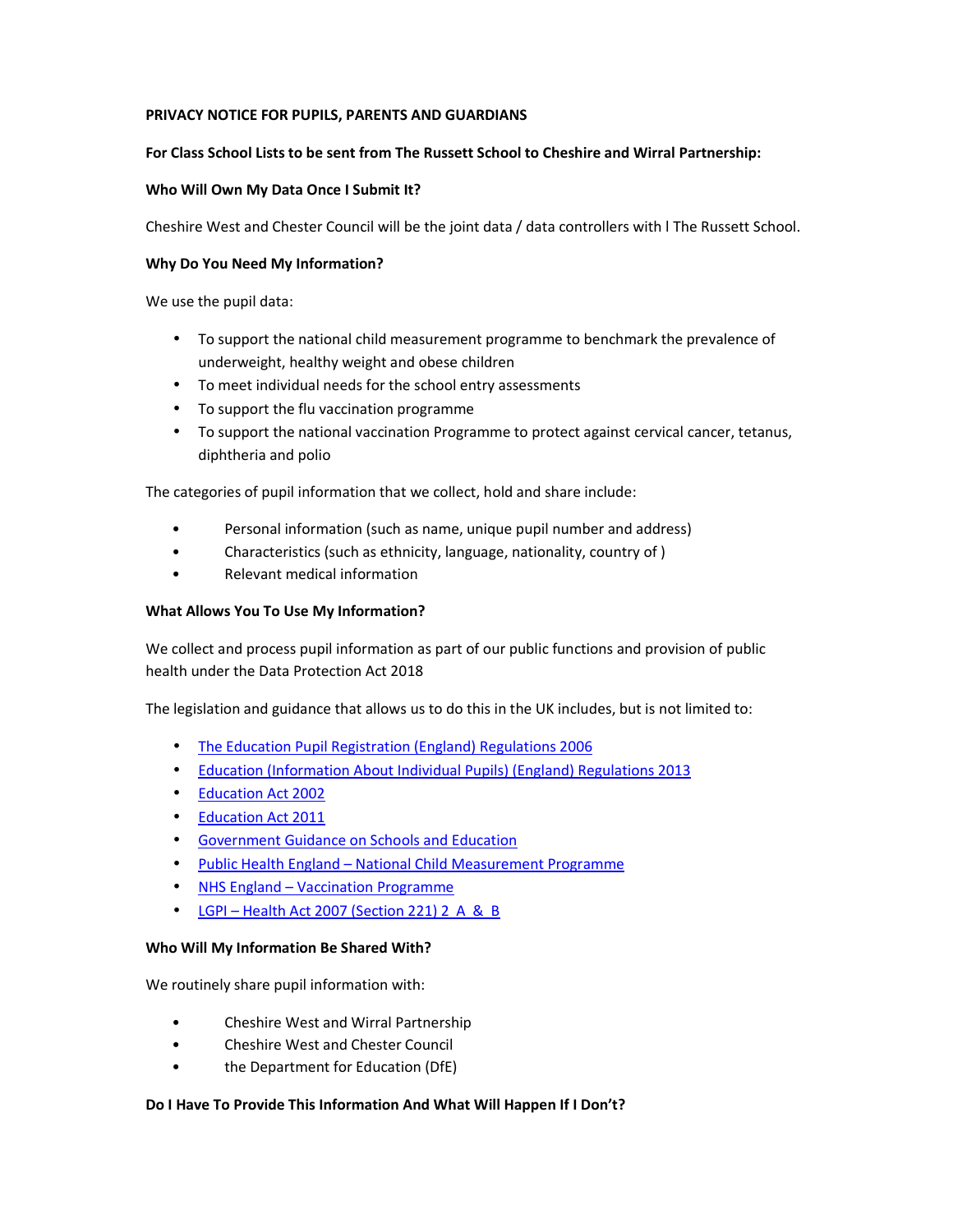The majority of pupil information you provide to us is mandatory as part of our public functions under the Data Protection Act.

## **How Long Will You Keep This Data For And Why?**

This data will be kept until the 25th Birthday of each data subject.

## **How Will My Information Be Stored?**

Cheshire and Wirral Partnership will store your information securely. Your information will only be used for the intended purpose and the function described. Cheshire and Wirral Partnership will store your information within electronic folders that have access levels. Only professionals that are directly involved within the work area will have access to your information.

# **What Rights Do I Have When It Comes To My Data?**

Under the Data Protection Act and General Data Protection Regulation you have the right to request access to the information that we hold about you.

To make a request for your personal information, or be given access to your child's educational record, contact:

The Data Protection Guardian

The Russett School

Middlehurst Avenue

Weaverham

Northwich

CW8 3BW

### **The Schools Independent Data Protection Officer**

School Data Protection Officer

Cheshire West and Chester Council

HQ, 58 Nicholas Street

Chester

CH1 2NP

### **Email: schoolDPO@cheshirewestandchester.gov.uk**

You also have the right to:

- object to processing of personal data that is likely to cause, or is causing, damage or distress
- prevent processing for the purpose of direct marketing